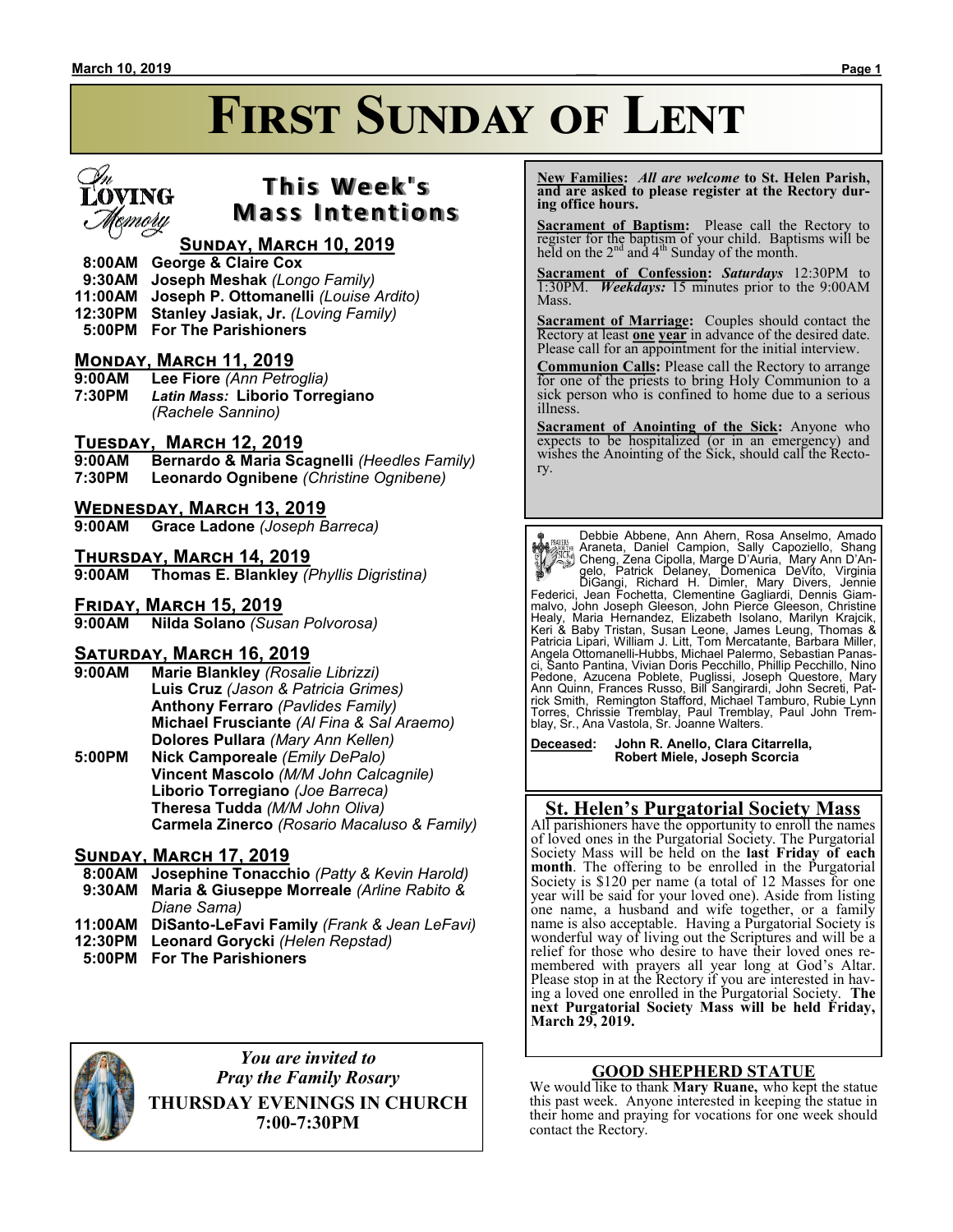

# **A Teaching and Exposition of Sacred Relics of the Saints**



# **Wednesday March 20, 2019 In The Church**

**For St. Helen Catholic Academy Students at 1:00PM** *(Parents Welcome)* **For St. Helen Religious Education Students at 3:30PM** *(Parents Welcome)* **For the Parish at 7:00PM**

*Please refer to your Lenten Booklet for further information.*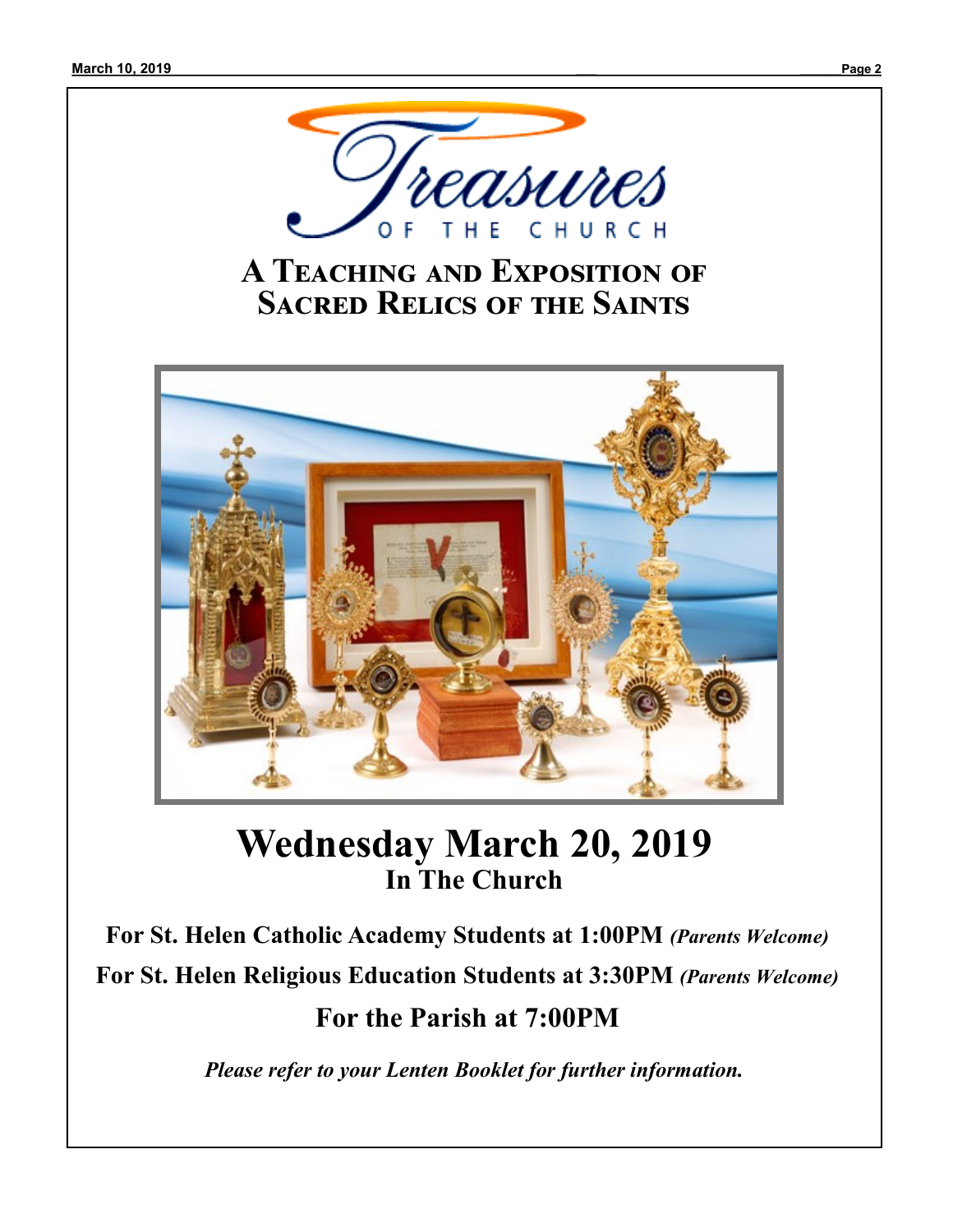Parents seeking Baptism for their children *who live within the territory of St. Helen Parish* are asked to register as members of the parish before requesting an initial interview for Baptism. Registration is easily done at the parish office anytime during business hours.

 Parents seeking Baptism for their children *who live outside the territory of St. Helen Parish* are asked to obtain a letter from the parish in which they live authorizing the Baptism to take place at St. Helen.

 Initial meetings with parents seeking Baptism for their children **who have already been born** will normally take place **on the second Wednesday of each month from 7:00–9:00PM and on the fourth Saturday of each month from 10:00AM–12:00PM.**

**Upcoming Mornings of Preparation Required Before a Baptism**

(*All begin at the 11:00AM Mass and continue in the Msgr. McGinness Room)*: **March 24—April 7.**

**Upcoming Schedule for Baptisms** (*All begin at 2:00PM)*: **March 24—April 7.**

**Please call 718-738-1616 for more information and/or to schedule an appointment.**

**St. Helen's Support Group for the Physically Challenged**  meets the first and third Wednesday of every month at 1:30PM in the Rectory meeting room. All are invited. For further information please call Joan at (718) 848-9173. **Rosary for Peace…New Place, New Time** The Rosary for Peace, sponsored by the Saint Helen Secular Franciscan Fraternity, takes place in the Church at 6:30PM every Wednesday. The group prays for our Blessed Mother's intercession to end violence (both domestic and civil) and the persecution of Christians throughout the world. All parishioners are invited to join us. We welcome anyone willing to lead a decade of the Rosary in a language other than English. **The Order of Franciscans Secular** meet on the 3rd Saturday of every month in St. Helen's Rectory after the 9AM Mass. Come and learn more about the Franciscan way of life.

#### **CATHOLIC CHARITIES NEIGHBORHOOD SERVICES HOWARD BEACH SENIOR CENTER**

 $\int$  for

**Free Theatre Workshops for Seniors: Mondays** 1:30-3:30PM & **Wednesdays** 9:30-11:30AM **begin-FUII** ning March 11th. The program culminates with performances at the Center and at the Queens Theatre. You must be a member of the Center (you may become a member—no fee required). For more information **SENIOPS** call the Center at  $(718)$  738-8100 or  $(718)$  971-5839.

#### **Computer Classes:**

**Basics** (for anyone who has never used a computer) **Mondays & Wednesdays 1:00-2:15PM. Beyond Basics** (for those who have an email address & some understanding of the internet) **Mondays & Wednesdays 2:30-3:45PM.**

Number of participants is limited! Pre-registration is required and you must be a member of the Center (you may become a member—no fee required).

#### **Jewelry-Making Class: 2 separate classes, either Tuesday at 9:30AM or Friday at 1:15PM.**

The Center is located at 155-55 Cross Bay Blvd., across from Stop N Shop on Cross Bay Blvd.

**For further information please call 718-738-8100.**



#### *Are you new to St. Helen Parish?*

If so, please remember to stop in at the Rectory to register your family!



 A statue of St. Francis of Assisi is more than a bird feeder, and neither is he only a Saint for animals. He is a Saint of ecology, peace and all good. Following in the footsteps of St. Francis is more than living a good Christian life. It is going from Gospel to life, and from life to Gospel.

If you have a desire to learn more about Franciscan charism, you are most welcome to join us on the **third Saturday of the month** after the 9:00AM Mass in the Rectory Meeting Room for our gathering. We look forward to seeing you there. Light refreshments will be offered. God bless you!

# **St. Helen Catholic Academy 200 to 1 Raffle**

**\$10,000 Grand Prize! (\$100.00 Per Ticket)**

**Friday, April 12, 2019 7:00PM in Father Dooley Hall** *"Wine & Cheese Drawing"*

Please call Maria Ford 718-344-1998 or Diane Joseph at 917-697-5351 to purchase tickets or for more information.

*Only 200 tickets will be sold!*

*Winners Need Not Be Present To Win.*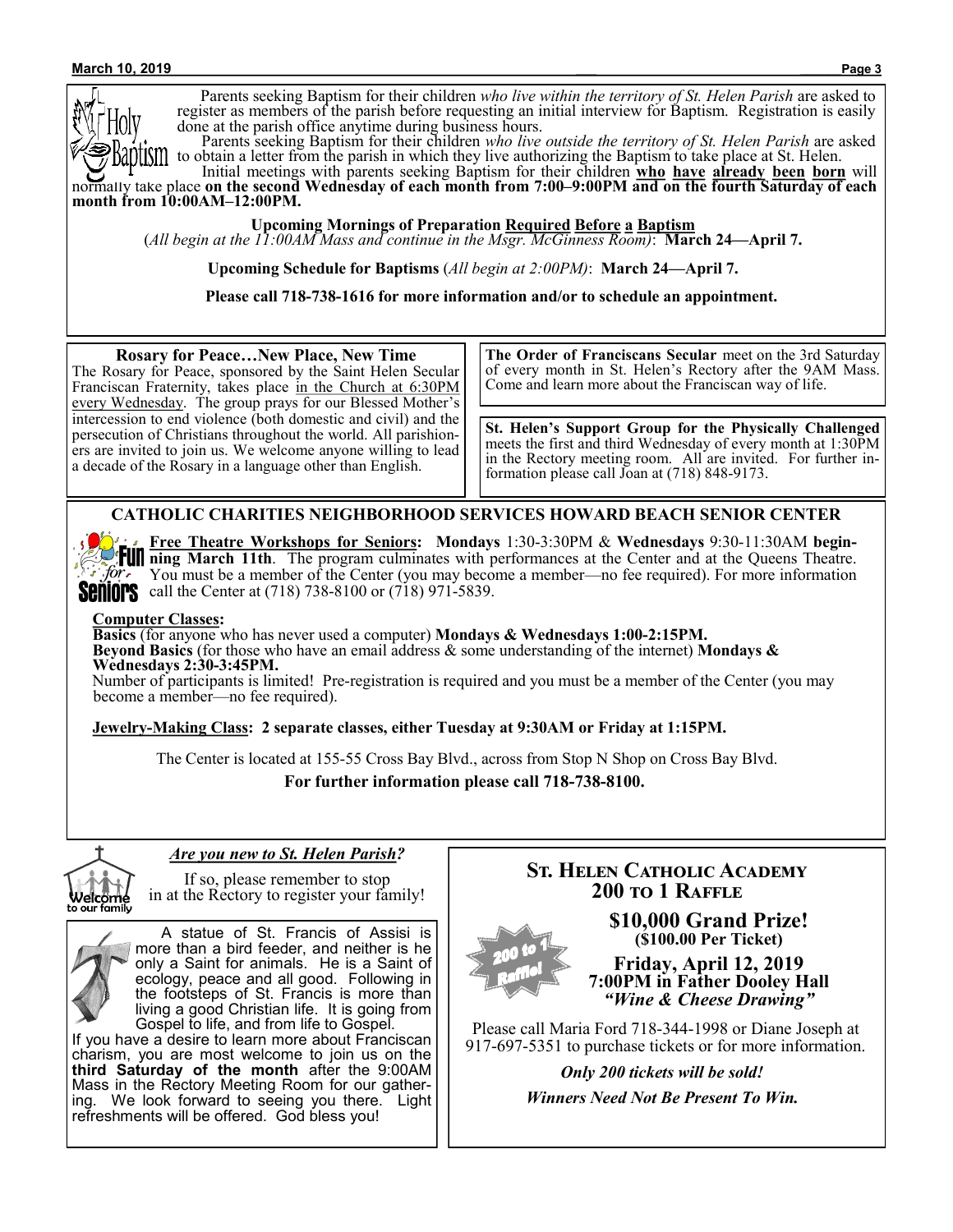# **"The Layman's Lens"**

*A collection of thoughts and perspective through the eyes of an everyday parishioner.*

#### **IV. "What Are You Giving Up?"**

On Ash Wednesday, the Church began the season of Lent and the theme to keep in mind during this season is sacrifice. What are you going to give up? This question might be asked by ourselves or by family members. "So what are you going to give up?" As we pick and choose and reflect on something we will attempt to live without, I think we should explore the foundation of the Lenten fast.

Well, the roots of "giving something up", abstaining or fasting, are seeded in the concept of sacrifice. The celebration of Lent is our opportunity to become closer to Christ through our own sacrifices as He did for us. To understand the meaning of sacrifice, even on such a simple scale, comes to have us know Christ and His love for us. As you may know, "Lent" is commemorating the period of 40 days in which Christ Himself went into the desert prior to His death and resurrection. During those 40 days, Jesus did not eat or drink and, as if that wasn't difficult enough, was tempted by Satan on numerous occasions. Many of us can't fathom not eating or drinking for 40 days and nights and couldn't survive. But again, the perfection of Jesus comes in the form of the ultimate template: the alpha and omega of humanity, of who we are to be as much as possible, to satisfy our God and obtain eternal peace and happiness in heaven. So, where does this leave us as practicing and devout Catholics? Often times tempted.

I remember that while growing up, one of my challenges in giving something up was food. Growing up in an Italian family where weekends and family gatherings are predicated around the dinner table, this seemed to me equal to being in a desert for 40 days. I remember being tempted to give in many times from friends or family. "Just have a taste" they'd say, or "It's ok to cheat on Sundays". Hopefully, you can hear my laughter through my writing. This temptation, though without malice, signifies the tests that we as Catholics have in keeping our promise with Christ through our sacraments. These tests are healthy. Fasting is healthy. It reaffirms our faith and in doing so brings us closer to understanding sacrifice to ultimately be exalted as Christ Himself stated in the new covenant that we will celebrate on Holy Thursday. This fast, this sacrifice, this abstinence, is a conscious effort to love Christ and then celebrate with Him on Easter Sunday the sweet victory over evil and the earthly temptations that can get in the way of our salvation.

Upon reading this and attending this week's celebration of the Eucharist, let us reflect on what we will "give up" and realize that Lent is a perfect time to renew our relationship with Christ through understanding and taking part in His sacrifice. May we hold hands with Him through this journey in the desert as He will with us throughout our short time here on earth.

Matthew 6:16 "Moreover when you fast, don't be like the hypocrites, with sad faces. For they disfigure their faces, that they may be seen by men to be fasting. Most certainly I tell you, they have received their reward.

Smile; come Easter Sunday, our reward will be greater than the taste of anything that could be cooked.

May God bless you always in the name of our Lord and savior, Jesus Christ. Amen.